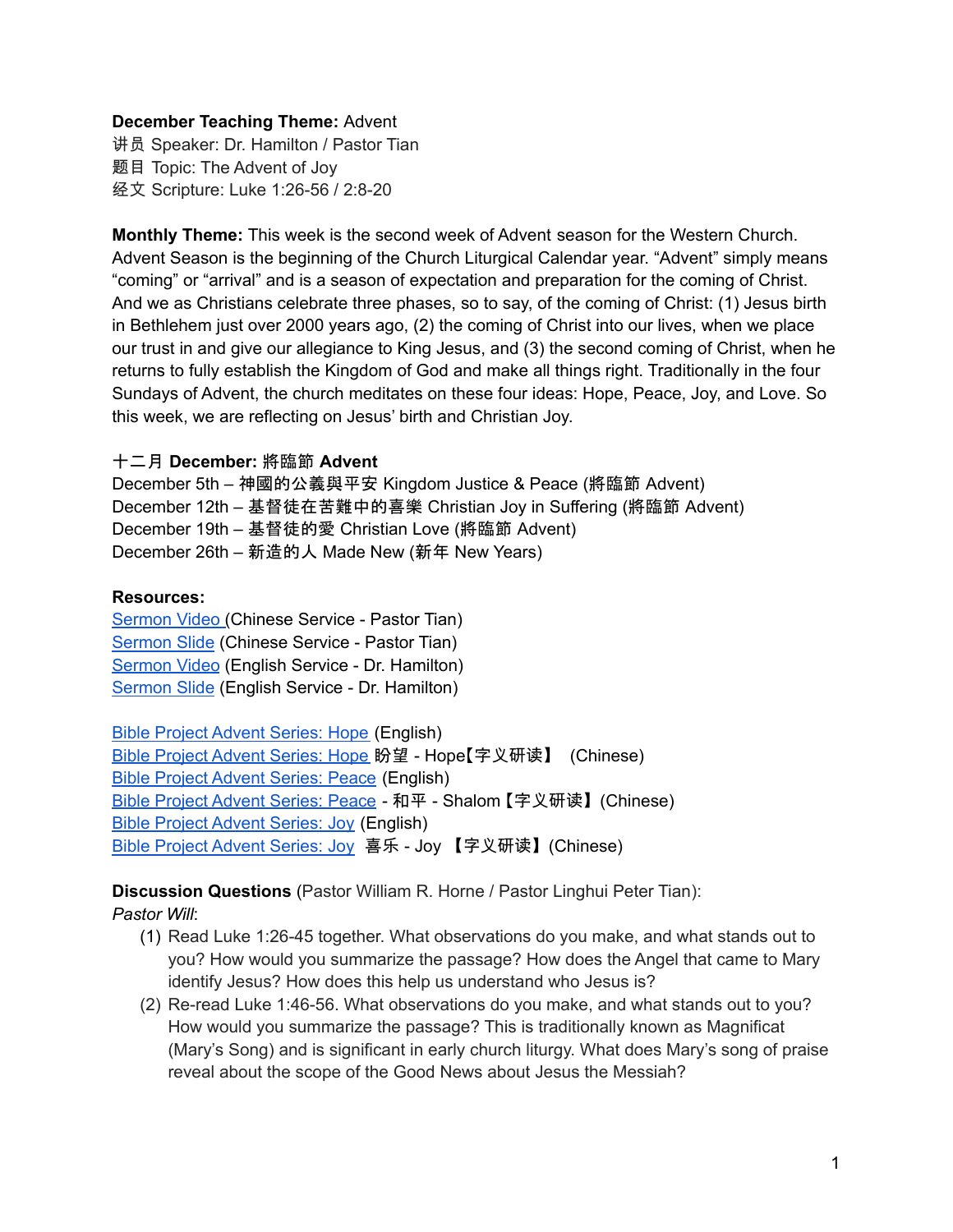- (3) Read Luke 2:8-20. What observations do you make, and what stands out to you? How would you summarize the passage? Why is the news brought to the shepherds "news of great joy for all people"?
- (4) What do you believe it looks like to live in this Christian joy amid the ups and downs of life?

# *Pastor Tian*:

- (1) 天使见到马利亚后,向她传达了什么信息? 马利亚的反应是什么?最终马利亚的决定是什 么?这对今天的基督徒有哪些提醒?After seeing Mary, what message did the angel convey to her? What was Mary's reaction? What is Mary's decision in the end? What reminders does this have for Christians today?
- (2) 当马利亚说到"我是主的使女,情愿照你的话成就在我身上"这句话后,在她的生活中将会 面临哪些挑战?这对今天的基督徒有哪些启发?When Mary said, "I am the Lord's handmaid, I would rather do it in me according to your words," what challenges will she face in her life? What inspiration does this have for today's Christians?
- (3) 马利亚决定顺服上帝的旨意后,她知不知道自己将会面对各种不同的挑战和困难?如果 知道,为什么她能够在生命和生活中表现出"我灵以神我的救主为乐"?这对今天的基督徒 有哪些帮助?After Mary decides to obey God's will, does she know that she will face various challenges and difficulties? If you know, why can she show in her life and life that "my spirit takes pleasure in God and my Savior"? How does this help Christians today?

# **Important Notes** (Pastor William R. Horne)**:**

Notes of Q1: We see in Luke 1:32-33 that Angel identifies Jesus as "the Son of the Most High" who will sit on the "throne of his father David" "reigning over Jacob's descendants" with a kingdom that will never end. Jesus is identified as the King who would reign forever, prophesied to bring about the redemption of all creation. Jesus is the Messianic-King that will fulfill both Isreal's hoped-for redemption. For the Christian, this identity of Jesus grounds us in an expanded vision of what it means that Jesus is the Savior who came to save the world from sin. Jesus offers us personal salvation and freedom from sin and is working to bring about redemption for all of creation.

Notes of Q2: As we read on into Mary's Song, we gain a more robust picture of the full redemption this Messiah-King Jesus will bring. The scope of God's salvation and deliverance through Jesus is ALL of creation. Through the coming of Jesus, the Kingdom of God has arrived and will arrive in full. This Kingdom will bring about reversal as "the proud of scattered," " the rulers are brought down from their thrones," and "the hungry are filled while the greedy ungenerous rich" are sent away. This is a beautiful hope that the Good News of Jesus brings that he will right what is wrong, he will do away with corruption and unjust hierarchies, and his mercy will be extended to all people. When we put our faith, trust, and allegiance in Jesus the Christ, we are invited into both personal transformation and salvation and invited to partake in a new way of community life in the vision of the Kingdom of God to come. This is what the Church is called to be as we are made new in Jesus. (So I guess Mary did know :) ) Advent, we celebrate the start of something new, something beautiful, the hope of all the world being made right! (Really, sit with how wonderful this news is.)